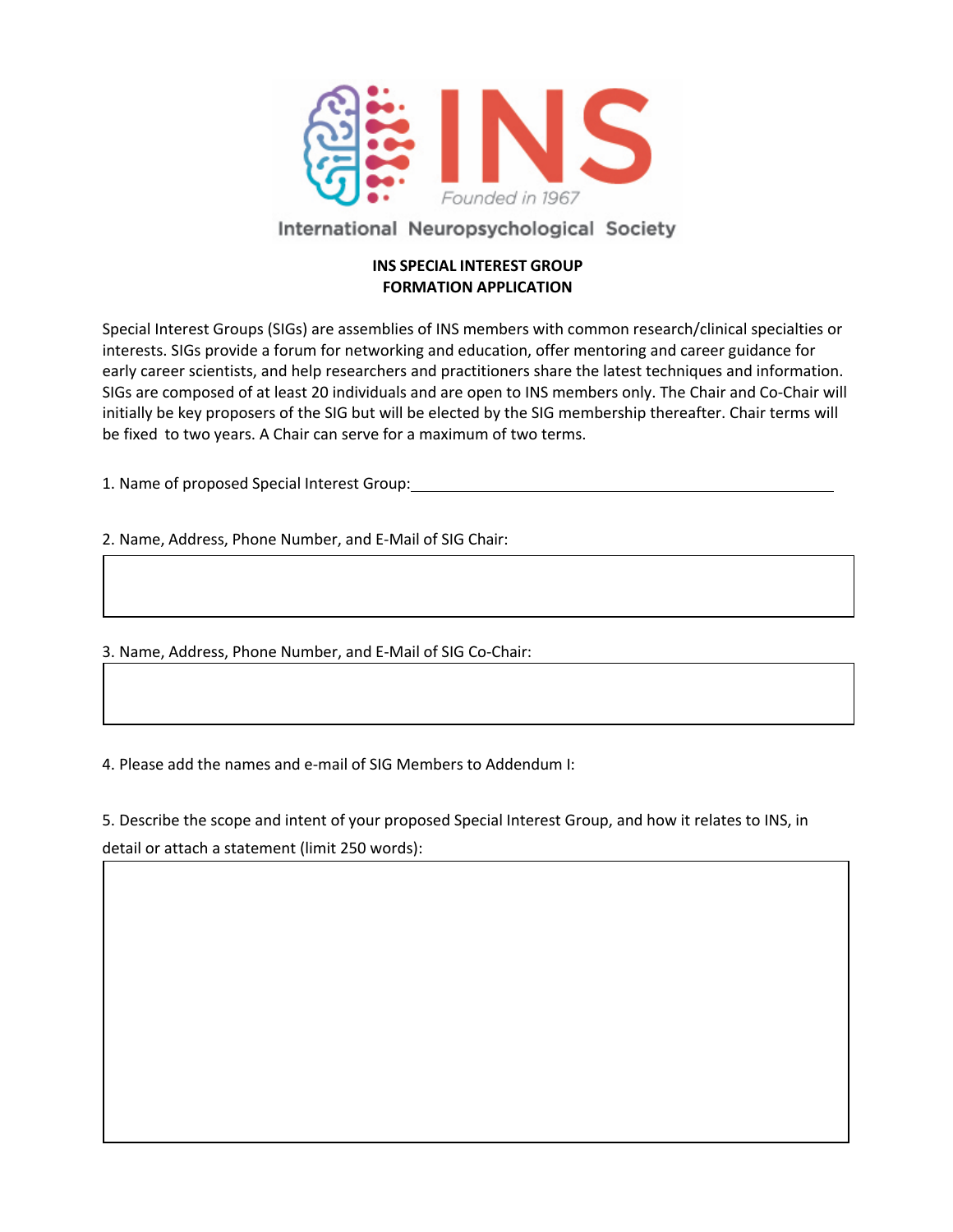7. Please describe your tentative plans for the initial meeting of the SIG (content, format, etc.):

8. Describe goals for the SIG and how they will be measured (limit 300 words):

9. If the group has a written statement of purpose or by-laws, please attach a copy (optional). Thank you.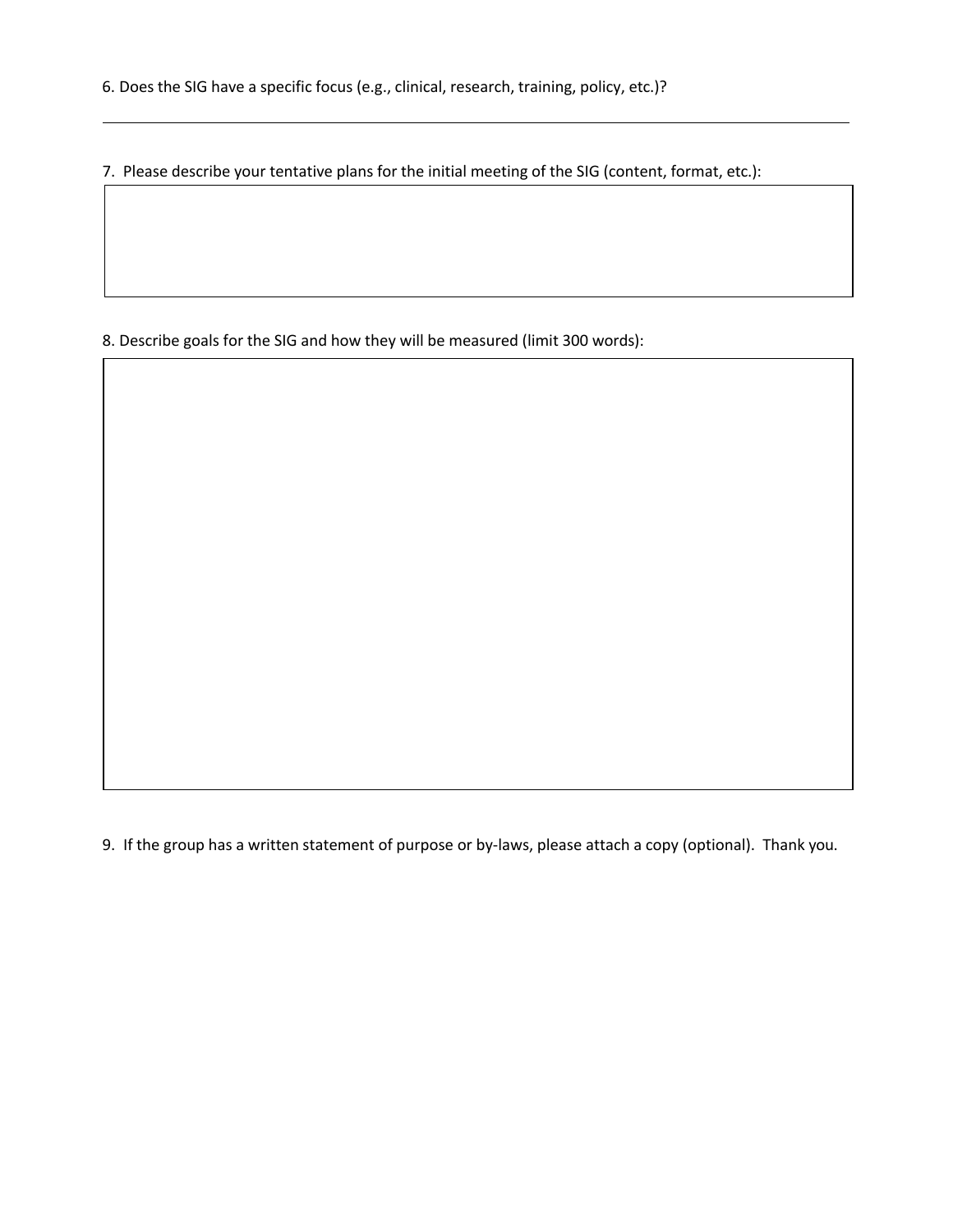*In our capacity as Chair/Co-Chair of the organization named above, we hereby apply for INS Special Interest Formation (SIG) status. We confirm that the information provided above for said purpose is accurate. We confirm that the activities and purposes of said organization are not in conflict with the printed By-Laws of INS and agree to abide by the INS SIG Guidelines. We acknowledge that no one other than the President of INS is authorized to make statements on its behalf.*

Name: Title: Email: Date: Name: Title: Email: 2008. 2010. 2010. 2010. 2010. 2010. 2010. 2010. 2010. 2010. 2010. 2010. 2010. 2010. 2010. 2010. 2010. 20

*I hereby recognize that by typing my name below, I am signing this document*

Please return this completed application to:

**Dr. Ruchika Prakash, SIG Committee Chair Email:** sig@the-ins.org (and cc Prakash.30@osu.edu)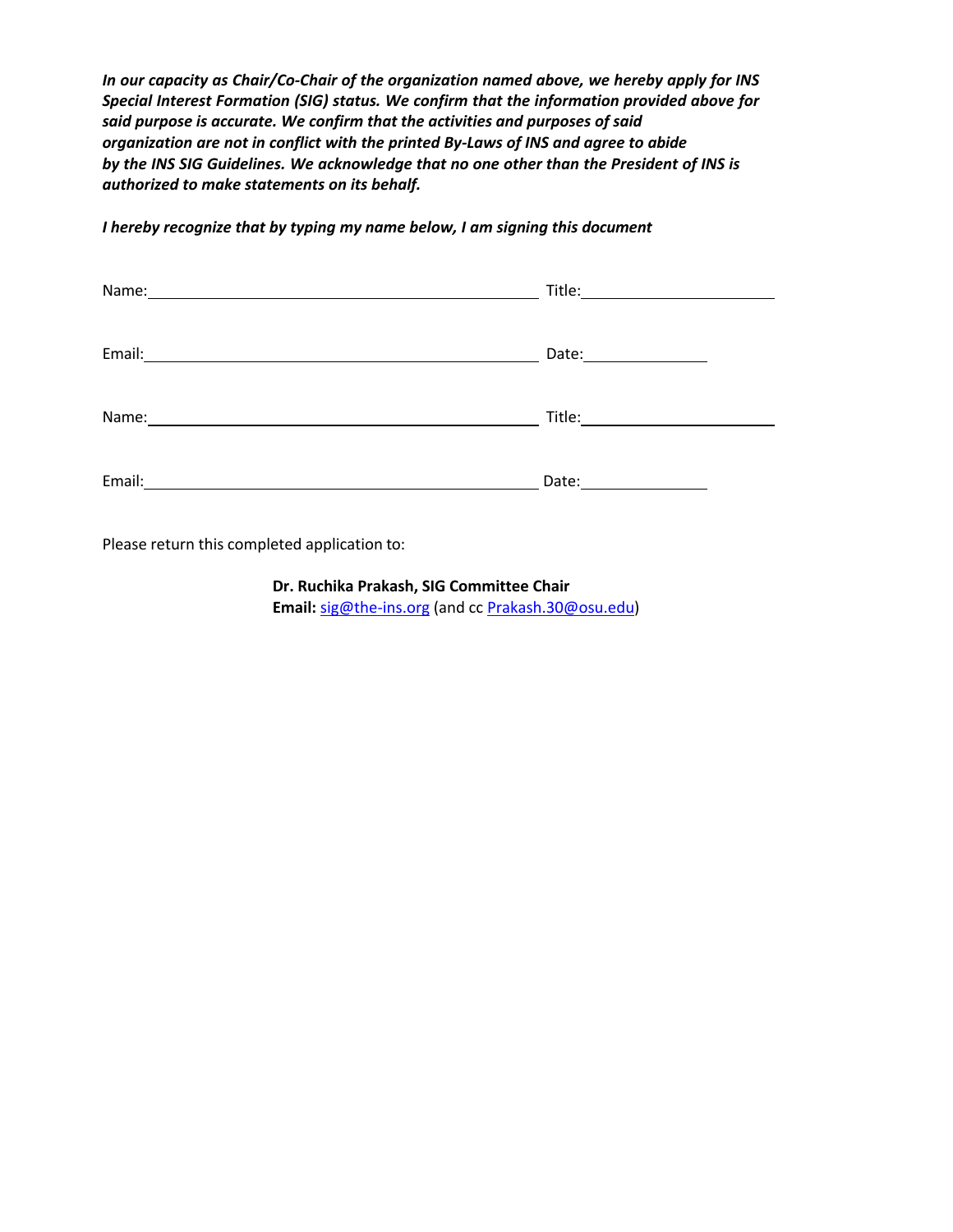#### **ADDENDUM I: SIG MEMBERS.**

Please enter the names and email addresses for members. The application requires **at least 20,** but you may list more. Ask each member to indicate the number of years of experience post-degree. Please check all boxes that apply for each member.

| Name | <b>Email Address</b>                                                                                                                                                                                                                                                                                                                                                                                                                                                    | Years of post-    | Current | Current | Country |
|------|-------------------------------------------------------------------------------------------------------------------------------------------------------------------------------------------------------------------------------------------------------------------------------------------------------------------------------------------------------------------------------------------------------------------------------------------------------------------------|-------------------|---------|---------|---------|
|      |                                                                                                                                                                                                                                                                                                                                                                                                                                                                         | degree experience | Postdoc | Student |         |
|      |                                                                                                                                                                                                                                                                                                                                                                                                                                                                         |                   |         |         |         |
|      | 2. $\qquad \qquad$                                                                                                                                                                                                                                                                                                                                                                                                                                                      |                   |         |         |         |
|      |                                                                                                                                                                                                                                                                                                                                                                                                                                                                         |                   |         |         |         |
| 4.   | <u> 1980 - Andrea State Barbara, amerikan personal di sebagai personal di sebagai personal di sebagai personal d</u>                                                                                                                                                                                                                                                                                                                                                    |                   |         |         |         |
|      | $5.$ $\overline{\phantom{a}}$                                                                                                                                                                                                                                                                                                                                                                                                                                           |                   |         |         |         |
|      | $\overline{\phantom{a}}$ . The contract of the contract of the contract of the contract of the contract of the contract of the contract of the contract of the contract of the contract of the contract of the contract of the contract of                                                                                                                                                                                                                              |                   |         |         |         |
|      |                                                                                                                                                                                                                                                                                                                                                                                                                                                                         |                   |         |         |         |
|      |                                                                                                                                                                                                                                                                                                                                                                                                                                                                         |                   |         |         |         |
|      | 9.                                                                                                                                                                                                                                                                                                                                                                                                                                                                      |                   |         |         |         |
|      | $10.$ $\overline{\phantom{a}}$ $\overline{\phantom{a}}$ $\overline{\phantom{a}}$ $\overline{\phantom{a}}$ $\overline{\phantom{a}}$ $\overline{\phantom{a}}$ $\overline{\phantom{a}}$ $\overline{\phantom{a}}$ $\overline{\phantom{a}}$ $\overline{\phantom{a}}$ $\overline{\phantom{a}}$ $\overline{\phantom{a}}$ $\overline{\phantom{a}}$ $\overline{\phantom{a}}$ $\overline{\phantom{a}}$ $\overline{\phantom{a}}$ $\overline{\phantom{a}}$ $\overline{\phantom{a}}$ |                   |         |         |         |
|      |                                                                                                                                                                                                                                                                                                                                                                                                                                                                         |                   |         |         |         |
|      | $12.$ $\frac{1}{2}$ $\frac{1}{2}$ $\frac{1}{2}$ $\frac{1}{2}$ $\frac{1}{2}$ $\frac{1}{2}$ $\frac{1}{2}$ $\frac{1}{2}$ $\frac{1}{2}$ $\frac{1}{2}$ $\frac{1}{2}$ $\frac{1}{2}$ $\frac{1}{2}$ $\frac{1}{2}$ $\frac{1}{2}$ $\frac{1}{2}$ $\frac{1}{2}$ $\frac{1}{2}$ $\frac{1}{2}$ $\frac{1}{2}$ $\frac{1}{2}$ $\frac{1$                                                                                                                                                   |                   |         |         |         |
|      |                                                                                                                                                                                                                                                                                                                                                                                                                                                                         |                   |         |         |         |
|      | 14.                                                                                                                                                                                                                                                                                                                                                                                                                                                                     |                   |         |         |         |
|      | $15.$ $\frac{1}{2}$ $\frac{1}{2}$ $\frac{1}{2}$ $\frac{1}{2}$ $\frac{1}{2}$ $\frac{1}{2}$ $\frac{1}{2}$ $\frac{1}{2}$ $\frac{1}{2}$ $\frac{1}{2}$ $\frac{1}{2}$ $\frac{1}{2}$ $\frac{1}{2}$ $\frac{1}{2}$ $\frac{1}{2}$ $\frac{1}{2}$ $\frac{1}{2}$ $\frac{1}{2}$ $\frac{1}{2}$ $\frac{1}{2}$ $\frac{1}{2}$ $\frac{1$                                                                                                                                                   |                   |         |         |         |
|      | $16.$ $\overline{\phantom{a}}$                                                                                                                                                                                                                                                                                                                                                                                                                                          |                   |         |         |         |
|      |                                                                                                                                                                                                                                                                                                                                                                                                                                                                         |                   |         |         |         |
|      |                                                                                                                                                                                                                                                                                                                                                                                                                                                                         |                   |         |         |         |
|      |                                                                                                                                                                                                                                                                                                                                                                                                                                                                         |                   |         |         |         |
|      | $\overline{20}$ .                                                                                                                                                                                                                                                                                                                                                                                                                                                       |                   |         |         |         |
|      | 21.                                                                                                                                                                                                                                                                                                                                                                                                                                                                     |                   |         |         |         |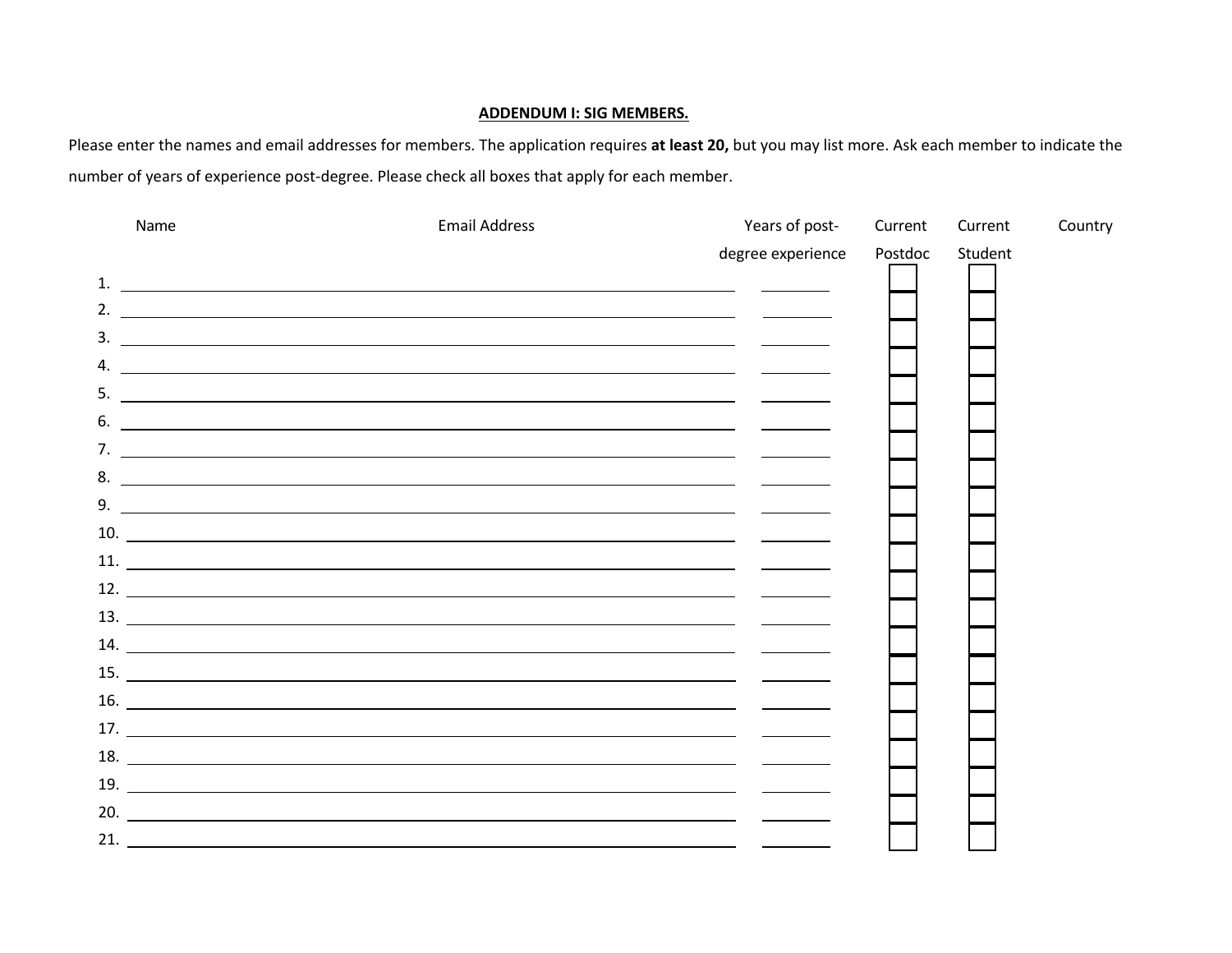|     | Name                                                                                                                   | <b>Email Address</b> | Years of post-<br>degree experience  Postdoc  Student |  | Current Current | Country |
|-----|------------------------------------------------------------------------------------------------------------------------|----------------------|-------------------------------------------------------|--|-----------------|---------|
|     |                                                                                                                        |                      |                                                       |  |                 |         |
|     |                                                                                                                        |                      |                                                       |  |                 |         |
|     |                                                                                                                        |                      |                                                       |  |                 |         |
|     |                                                                                                                        |                      |                                                       |  |                 |         |
|     |                                                                                                                        |                      |                                                       |  |                 |         |
|     |                                                                                                                        |                      |                                                       |  |                 |         |
|     |                                                                                                                        |                      |                                                       |  |                 |         |
|     |                                                                                                                        |                      |                                                       |  |                 |         |
|     |                                                                                                                        |                      |                                                       |  |                 |         |
| 29. |                                                                                                                        |                      |                                                       |  |                 |         |
| 30. | <u> 1989 - Johann Stoff, deutscher Stoffen und der Stoffen und der Stoffen und der Stoffen und der Stoffen und der</u> |                      |                                                       |  |                 |         |
|     |                                                                                                                        |                      |                                                       |  |                 |         |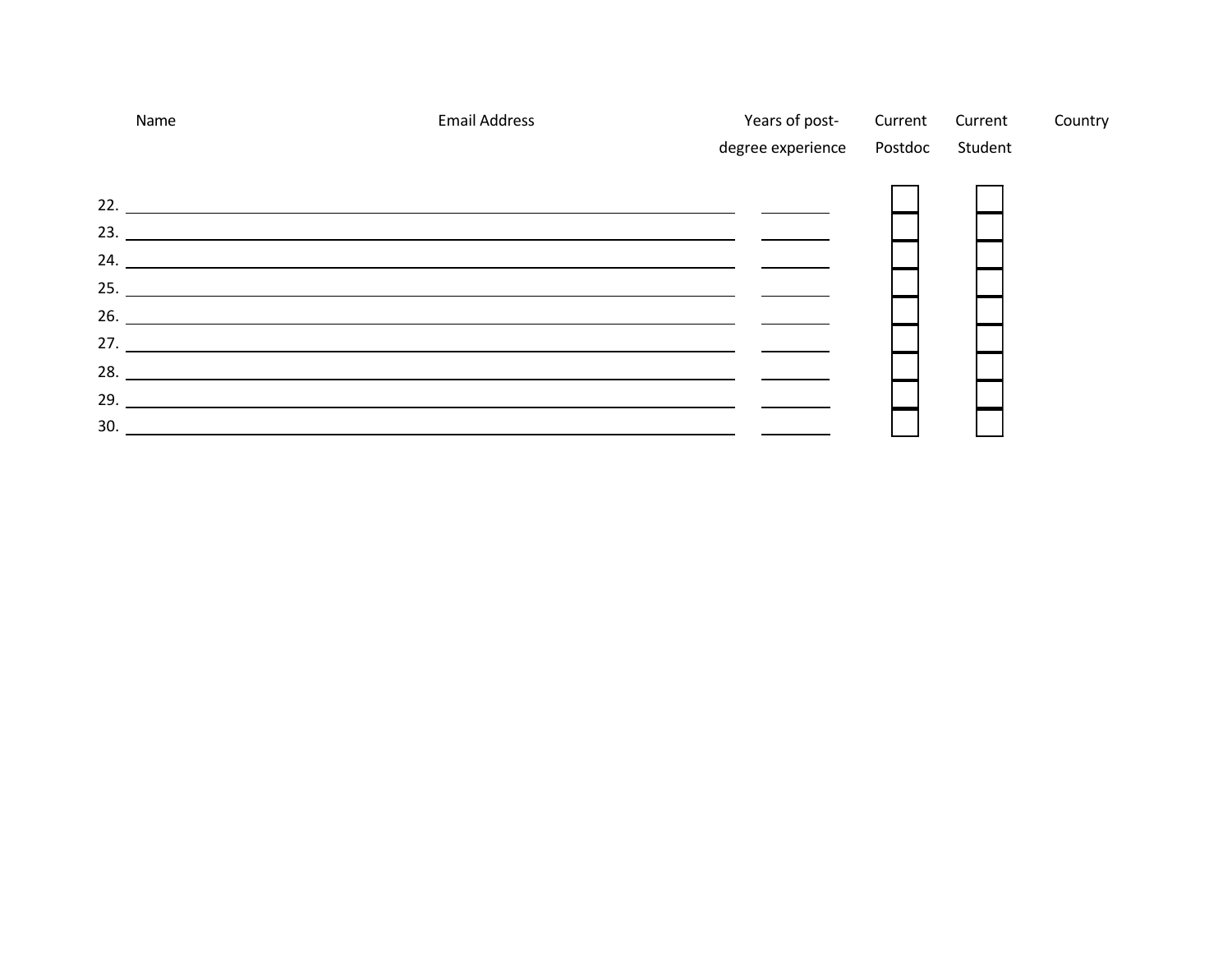### **ADDENDUM II: SIG RULES.**

## **1. SIG FORMATION.**

SIGs may be formed by a group of members of the INS. The INS Science Task Force approves the formation of each SIG and periodically reviews the activity of all SIGs to ensure they are fulfilling their mission.

The official name of any SIG is: INS [SIG NAME] Special Interest Group (INS [SIG ABBREVIATION] SIG) (e.g. INS Dementia Special Interest Group).

SIG membership is an optional addition to INS membership. To belong to a SIG, the individual must be a current INS member and choose SIG membership when renewing/joining INS. All SIG memberships are valid for the same period of time as the INS membership. SIGs will not receive monetary support from INS. They may choose to collect modest dues for their activities. They are not permitted to pay speakers, so as to avoid competition with the INS meetings.

### All SIGs must go through the following steps to be approved by the INS Board:

- 1. Contact the SIG Liason.
- 2. Collect twenty (20) signatures of INS members who support forming the SIG.
- 3. Write a mission statement for the SIG and background information showing how the proposed SIG will support the INS mission and goals.
- 4. Upon approval of the SIG, it will be established on probationary status for two (2) years. During this time, the SIG needs to:
	- a. Conduct meetings at the Annual and/or Mid-Year INS Conference.
	- b. Maintain at least 20 members (SIGs that fail to maintain 20 members for the year will also enter probationary status for one (1) year).
	- c. Elect SIG Chair and Co-Chair.
	- d. Provide evidence of ongoing SIG activity (at a minimum, at least one SIG meeting).

At the end of the 2 years, the INS Board will review the progress of the SIG and determine if it is ready to proceed to regular SIG status or remain on probationary status.

### **II. SIG RESPONSIBILITIES**

To be vital components of INS membership services, SIGs need to facilitate information and knowledge sharing throughout the year among the SIG members. The following minimum expectations are established for SIGs, but activities beyond these are encouraged:

- 1. Maintain an up-to-date written mission statement consistent with the INS mission statement.
- 2. Facilitate networking and information sharing among SIG members.
- 3. Maintain at least twenty (20) current members of the SIG.
- 4. Conduct an annual meeting at the Annual and/or Mid-Year INS Conference.